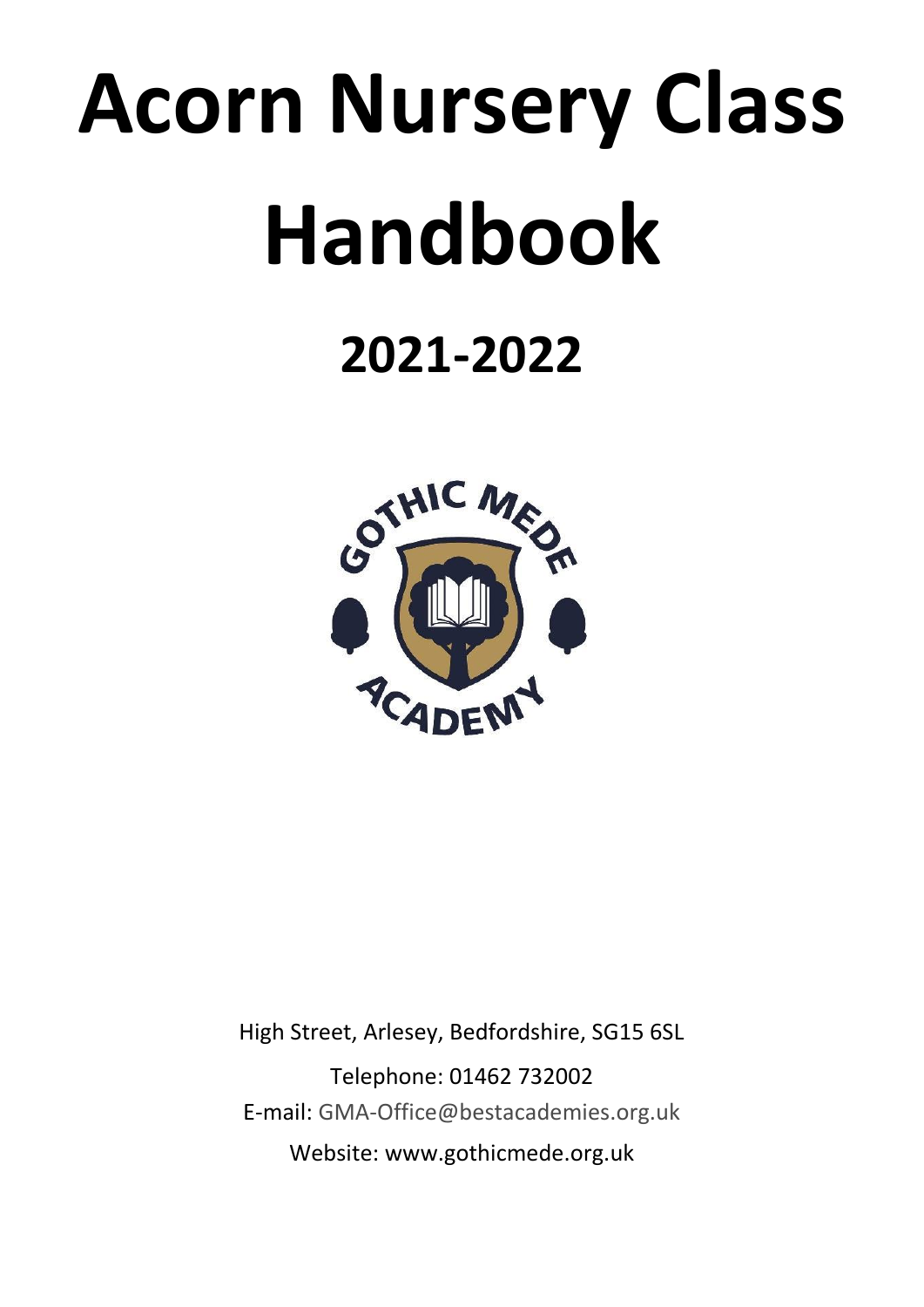#### **Introduction**

Welcome to Acorn Nursery Class. This is your child's first experience of school and we want to make it as happy as possible. We are a friendly and caring school, committed to giving your child the very best experience of school which we believe will give them a life-long love of learning. Education is a partnership between home and school and we look forward to working with you.

#### **Vision and Ethos**

Gothic Mede Academy is a values-based school. We are a happy, nurturing and safe school where we can challenge each other to be our best. All the children are given a variety of opportunities and experiences so that they can develop, ready for their next stage in education and for what they will encounter in life.

You will find children and staff who:

- Live the school's values
- Are ambitious, motivated and set goals for themselves
- Take pride in what they do
- Are confident and resilient
- Are empowered to believe that they can achieve
- Have a growth mindset
- Care for each other

We develop children who have:

- A life-long love of learning
- Solid foundations and high achievement in reading, writing and maths
- A balanced range of skills across the curriculum and an understanding of their unique strengths
- Understanding of our local and wider communities
- The ability to listen to others and express themselves clearly and confidently

# **Key Staff and Acorn Nursery Staff from September**

| Principal:                        | Mr Clarke               |
|-----------------------------------|-------------------------|
| Vice Principal:                   | <b>Mrs Davis</b>        |
| Early Years Leader:               | Mrs Lewis               |
| Nursery Teacher:                  | Mrs Lewis               |
| <b>Early Years Practitioners:</b> | Miss Hickman            |
|                                   | Mrs Bircumshaw          |
| Learning Support Staff:           | Mrs Douglas             |
| SENDCo:                           | Mrs Sugden              |
| <b>Family Support Worker:</b>     | Mrs Milligan            |
| <b>Admin Assistants:</b>          | Mrs Deacon, Mrs Glindon |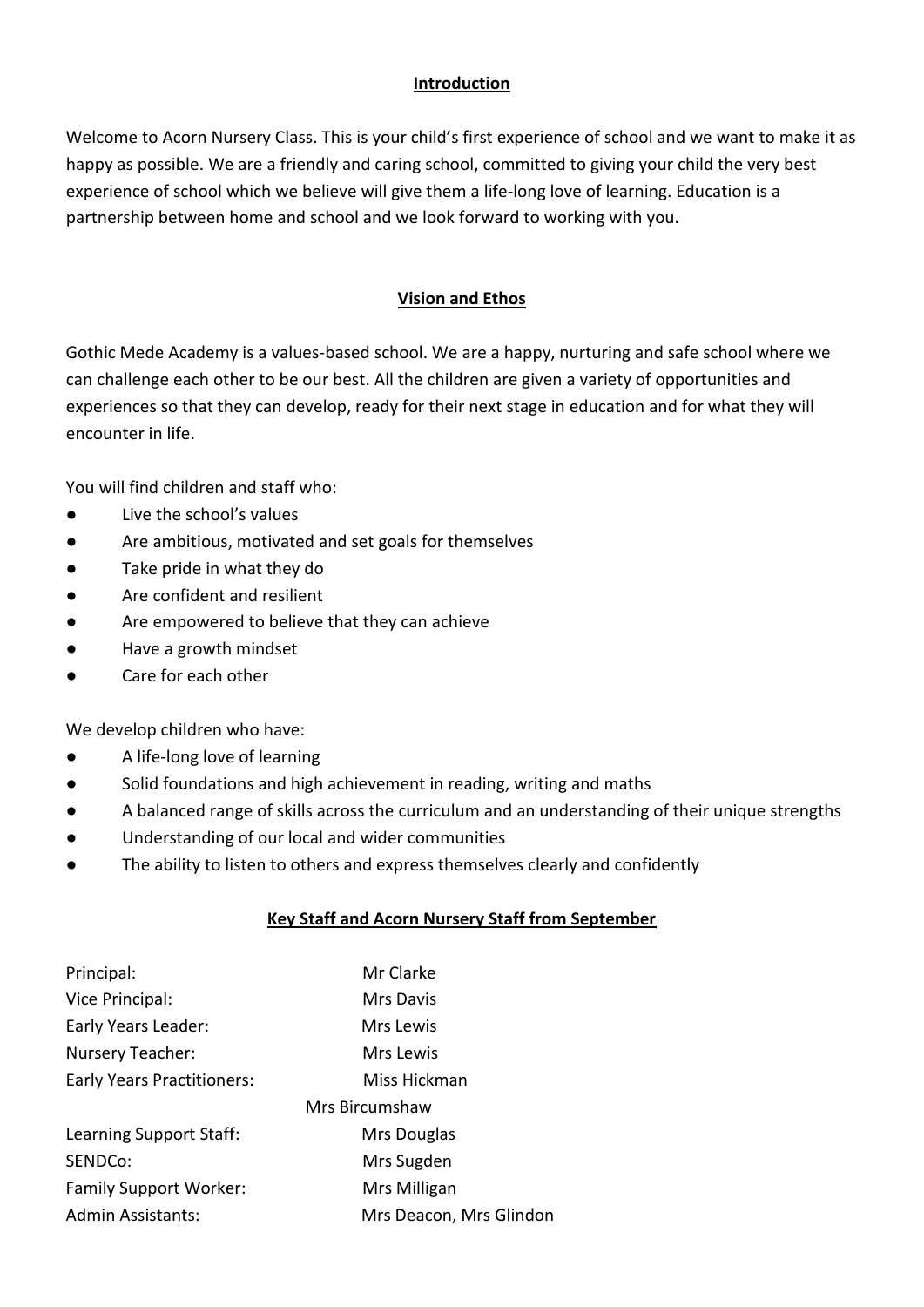#### **Nursery Sessions**

Children are entitled to a minimum of 15 hours free nursery education from the term after their third birthday. Children can take their 15 hours in one of the following ways:

| <b>Option A:</b>                | <b>Option B:</b>               |
|---------------------------------|--------------------------------|
| Monday $8.50$ am $-3.20$ pm     | Wednesday $1.20$ pm $-3.20$ pm |
| Tuesday $8.50$ am $-3.20$ pm    | Thursday $8.50$ am $-3.20$ pm  |
| Wednesday $8.50$ am $-10.50$ am | Friday $8.50$ am $-3.20$ pm    |

Acorn Class also works in partnership with BEST Nurseries where your child may be taking up more hours on top of their 15 funded hours.

#### **Additional Childcare Sessions**

As previously mentioned, we work in partnership with BEST Nurseries who run daytime childcare for children aged 4months – 4 years, as well as a Breakfast Club and an After School Club for children up to 12 year olds. Please ask in the office of BEST Nursery about additional childcare if you require it.

#### **Term Dates 2021 - 2022**

| Autumn Term 2021                                                           | Monday $6th September – Friday 17th December$                                                                                           |  |
|----------------------------------------------------------------------------|-----------------------------------------------------------------------------------------------------------------------------------------|--|
| (although Acorn class sessions begin WC Monday 13 <sup>th</sup> September) |                                                                                                                                         |  |
| <b>Half Term</b>                                                           | Monday 25 <sup>th</sup> October - Friday 29 <sup>th</sup> October                                                                       |  |
| Spring Term 2022<br><b>Half Term</b>                                       | Wednesday 5 <sup>th</sup> January – Friday 1 <sup>st</sup> April<br>Monday 14 <sup>th</sup> February - Friday 18 <sup>th</sup> February |  |
| Summer Term 2022<br><b>Half Term</b>                                       | Tuesday 19 <sup>th</sup> April – Friday 22 <sup>nd</sup> July<br>Monday 30 <sup>th</sup> May - Friday 3 <sup>rd</sup> June              |  |

Please note that Acorn Class will be closed on Monday 1<sup>st</sup> November (Training Day) and Monday 2<sup>nd</sup> May (Bank Holiday).

#### **Lunchtime Arrangements**

For the two days when your child will be in Acorn Class for the full day, they can have a hot school dinner from the school kitchen which costs £2.10 a day. Alternatively, your child can bring their own packed lunch. Your child can swap between school dinners and packed lunch but must commit to the same thing for the two sessions that week. If your child chooses to have school dinners that week then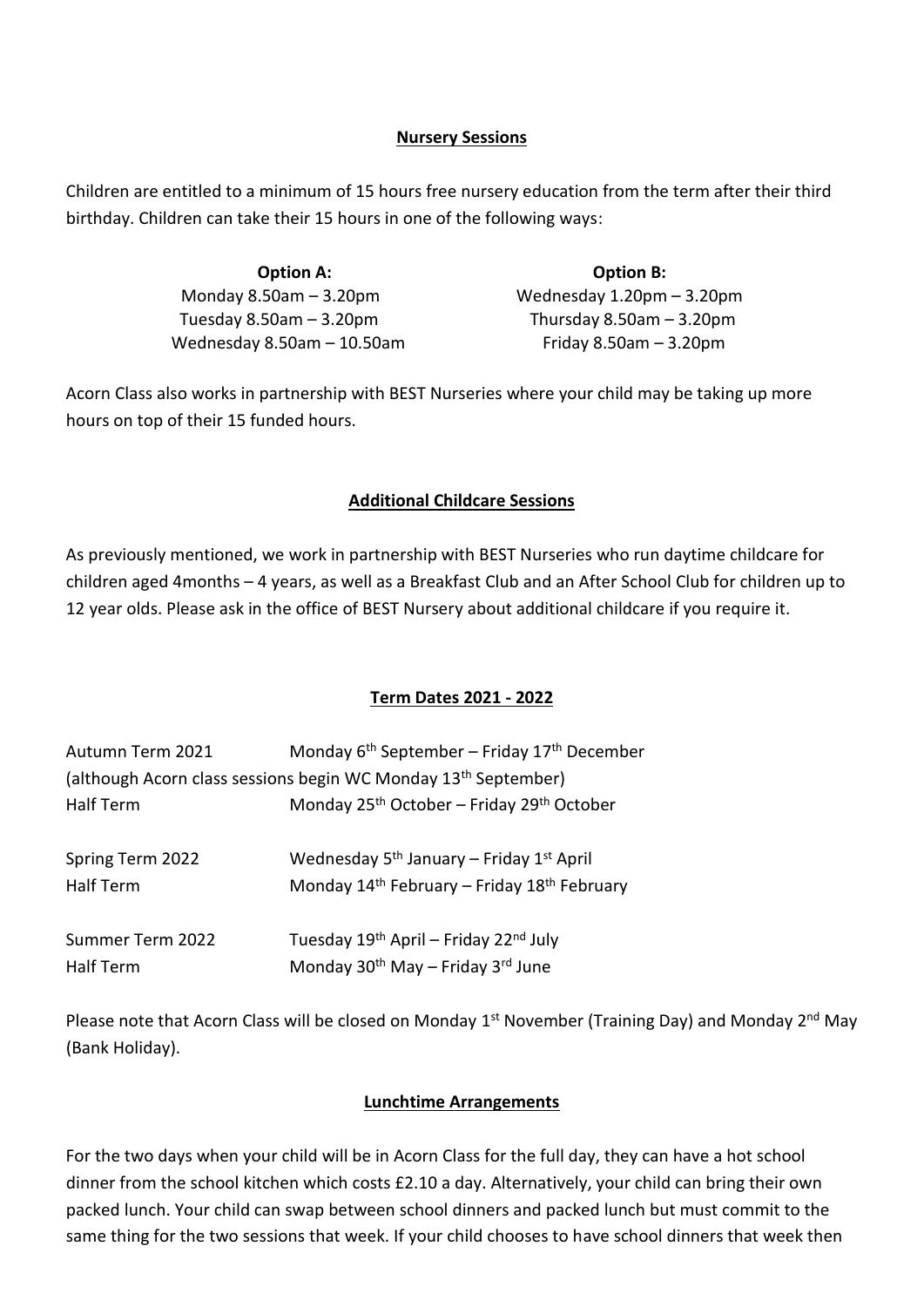the money must be handed in on the Monday / Thursday in a named envelope or if you are paying via ParentMail payment must be completed by 6.00pm the Sunday before the start of the following week. If you are providing your child with a packed lunch, please do not put anything in that contains nuts as we often have children with nut allergies in Nursery.

# **The Curriculum in Acorn Class**

Our curriculum is based on the "Early Years Foundation Stage", a document that applies to all settings with children from 0 to 5 years old. The guidance for the Early Years Foundation Stage sets out aims and principles which all settings have to follow. There are 17 different Early Learning Goals which most children are expected to have achieved by the end of their Foundation Stage. It is recognised that some children will be working beyond the goals and some will be working towards them. The Goals are divided into 7 areas of learning and development.

There are 3 "**prime**" areas:

- Communication and language
- Physical development
- Personal Social and Emotional development

There are 4 "**specific**" areas:

- Literacy
- Mathematics
- Understanding the World
- Expressive Arts and Design

We offer a combination of child initiated play, structured play activities and adult focused teaching sessions. Children have free access to the whole Nursery, including the outside area, throughout the majority of the session where there are resources and activities to develop all areas of learning. Staff carefully observe and support the children during their child initiated play in order to identify their interests and support them in their next steps for learning. Short, daily, adult focused teaching sessions enable the children to develop their skills in areas such as Phonics and Maths, as well as other areas of learning. With the Early Years Foundation Stage, children learn through playing, exploring and being active, and through creative and critical thinking, which takes place both indoors and outside.

# **Settling In**

We begin this process before your child starts in Acorn Class by finding out about your child and getting to know them. All children are allocated a keyworker who will be responsible for this, as well as other things. There is a chance for you to meet your child's keyworker and class teacher during a virtual home visit in July. As well as giving you and your child a chance to meet their key worker and teacher, it will be an opportunity to talk to you about your child's strengths, areas for development and individual needs. Your child's keyworker will be responsible for helping your child settle into Acorn Class on their first few days and will continue to be responsible for their welfare.

There is a taster session where children can attend Acorn class with a parent or carer. This will give the children the chance to become more familiar with their new classroom and the Acorn staff.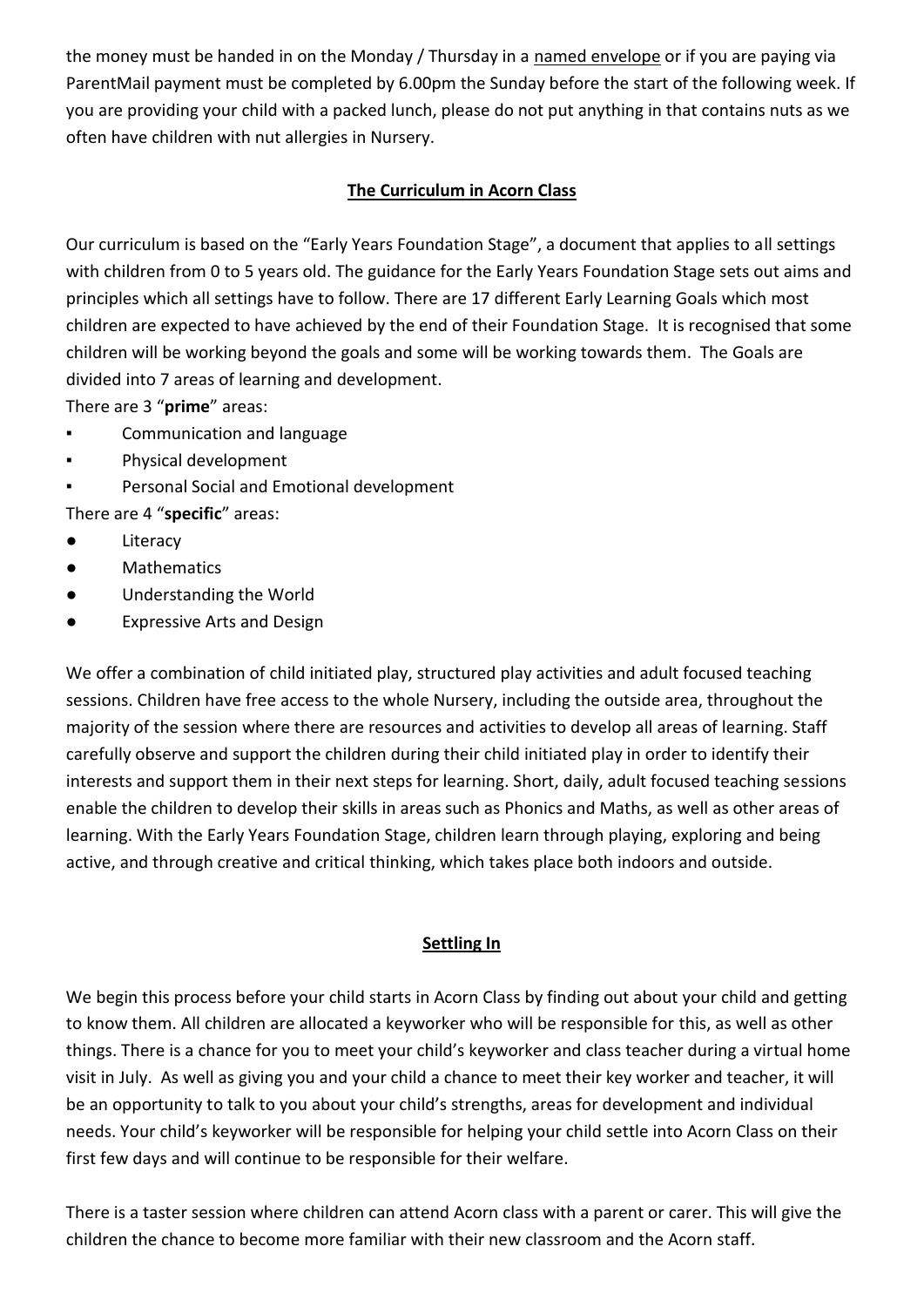We recognise and understand the anxieties for both parents and children when starting at Nursery. Some children will settle in on their first visit and others will take a little longer to get used to a new environment. If your child finds it particularly difficult to settle, then the staff may ask parents to stay for some of the session if we feel it would benefit your child.

### **Your Child's Progress**

In Early Years we use the online learning journal Tapestry to record children's learning and achievements by uploading photos, videos and observations. Parents are able to log on and view these observations as well as being able to add their own.

You will also have the opportunity to attend parent consultations to meet with your child's keyworker to discuss your child's progress, celebrate their successes and discuss their next steps for learning. Twice a year we send home a report which summarises attainment and identifies their next steps. If you have concerns about any area of your child's development, please come and talk to us.

# **Transition into Reception Class**

Acorn Class staff work closely with the Reception Class staff to plan a seamless transition for your child when they move up into the main school. The reception staff visit the children in Acorn Class and also organise visits to the school for the children before they start. Please note that although Acorn Class is part of Gothic Mede Academy, your child will not automatically get a place in the Reception Class. The statutory requirement is that all parents have to apply for a place for their child in Reception Class. This application can be made on the Central Bedfordshire Website between October 2021 and January 2022. You will receive more information about this nearer the time.

# **Bringing and Collecting Children**

To enter Acorn class, there is a gate which can be accessed from the playing field behind Gothic Mede Academy. Morning sessions start at 8.50am and the Wednesday afternoon session starts at 1.20pm. Please note that arriving late can be disruptive to the other children and may also prevent your child from settling so easily. Please collect your child promptly at 3.20pm or 10.50am for the Wednesday morning session. If for any reason you get held up, please telephone the school to let us know. If your child is having any additional hours in BEST nurseries either before or after their Acorn sessions, BEST Nursery and Acorn staff will take responsibility for transporting the children between the two settings.

#### **Independence**

To help us and to make your child's Nursery experience easier please encourage your child to have some independence and to learn to do some things for themselves. It helps us if children can dress and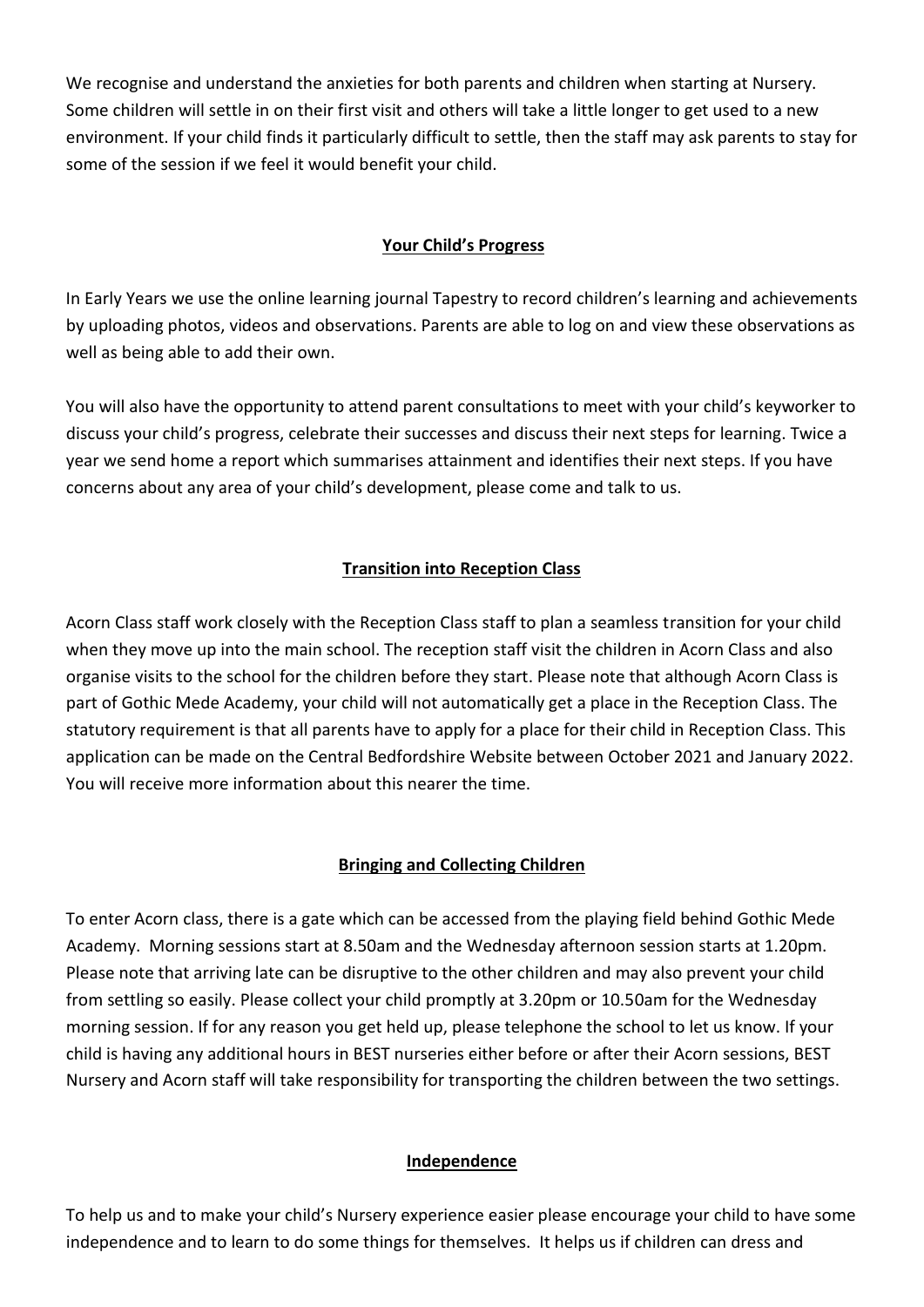undress themselves and use the toilet. We realise that children may need assistance with coats etc. and we will always help them when necessary. If your child cannot use the toilet we will discuss this with you before he / she starts.

#### **Clothing**

Clothing and footwear needs to be practical for play. Please send children in clothes they can manage with some independence and allow them to get to the loo easily (belts, awkward buttons and dungarees can cause problems). Paint, water play, accidents etc. may necessitate a change of clothing. Messy and active play is encouraged, please bear this in mind when choosing clothing for Acorn Class. Please return to school any of our clothes your children may be changed into. Please send a coat, even if you come to school in a car, to enable your child to play outside. Name all removable clothes. Children must not wear any jewellery, other than small stud earrings. We cannot accept responsibility for anything that is lost or broken.

#### **Drinks and Snacks**

Your child must bring a named water bottle into nursery every day. This must only contain plain water and not squash or juice. Milk and water are made available at morning and afternoon snack time, along with a choice of healthy snacks. Please inform a member of staff if your child has any allergies.

#### **Library**

Children will have the opportunity to visit the school library on a weekly basis to choose a book to take home for the week. Book bags are available to buy from our uniform supplier, Total Clothing [here.](https://www.totalclothingshop.co.uk/gmp)

#### **Toys**

Children should not bring toys or games from home into Nursery as they may be lost or broken. If children bring in toys, parents must be prepared to take them home again!

#### **Smoking**

For health and safety reasons smoking is not allowed anywhere in Nursery or on school grounds.

#### **Prams and Pushchairs**

These present a fire risk if they are brought into the classroom. Please leave them outside.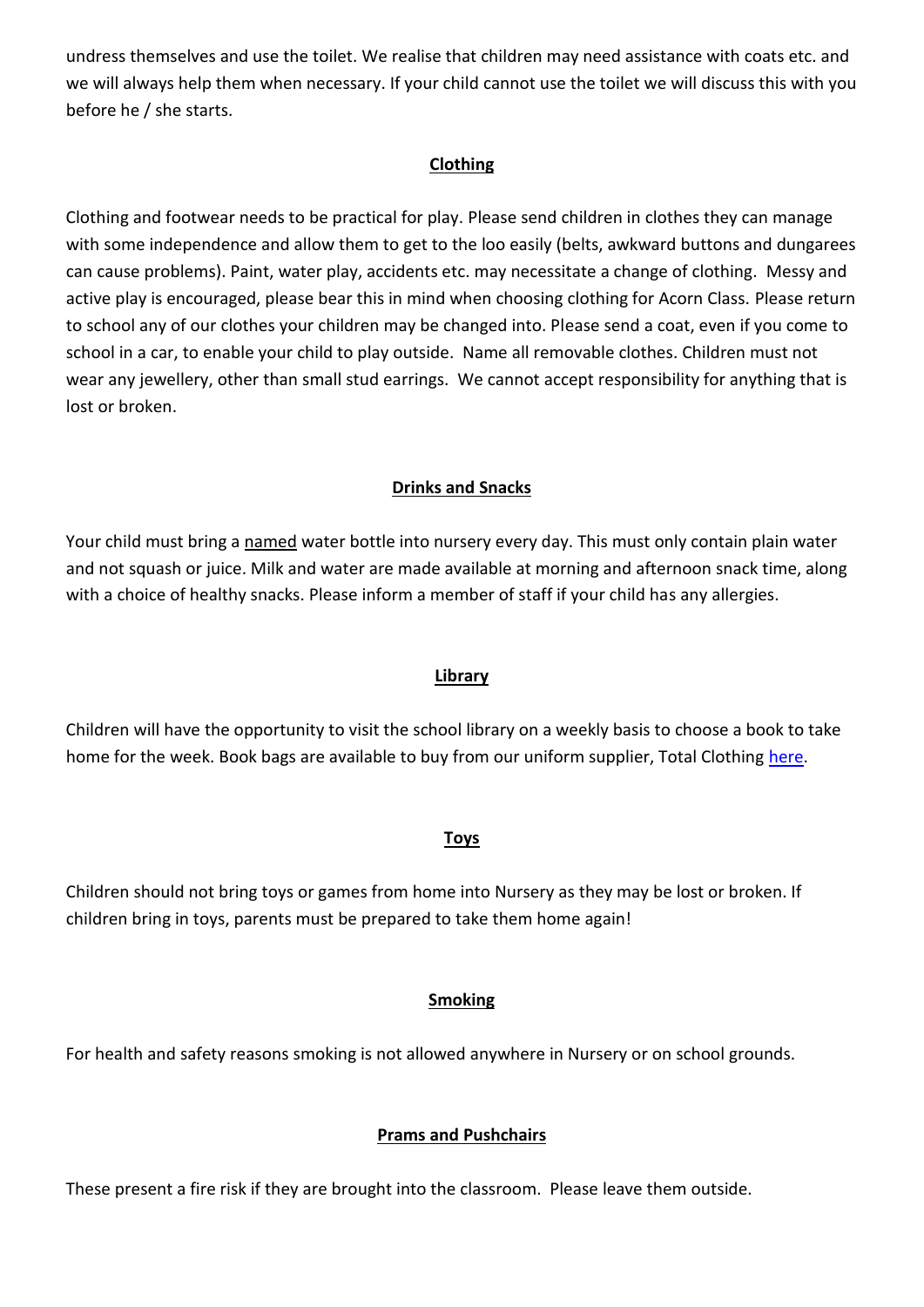#### **Mobile Phones**

Please do not use your mobile phone while in Nursery. If there is a special event that parents are invited to we request that you only take photos of your own child. Taking photos is not allowed on other occasions.

#### **Accidents and Incidents**

If your child has an accident at Nursery, you will be notified via Medical Tracker and emailed a form outlining the details of the incident and the first aid that was given. In the event of a serious bump to the head, you will be informed immediately by telephone. Your child will be monitored and, in most cases, will be able to continue with their day as normal. In the event of an accident causing concern, you will be asked to collect your child and a visit to your GP recommended. Should your child have an accident that requires further medical support, you will be contacted immediately and any necessary action taken. In extreme cases, this could involve calling for the support of paramedics.

#### **Illnesses**

From time to time, children may become unwell whilst at Nursery. If this should happen, we will inform you immediately and agree a course of action. We follow the guidance for schools and nurseries issued by the Health Protection Agency. Children may not attend nursery whilst infectious and, in the event of sickness and diarrhoea, may not be admitted for 48 hours after the last bout of sickness or diarrhoea. If your child can not attend Nursery due to illness, please ring the school office before your child's session to inform us.

#### **Medicines**

Medicine can only be given in school if it has been prescribed by a doctor. Please hand any medication into the office. You will also need to sign a consent form. Children should not normally be at school when they start a course of antibiotics.

If your child has asthma, you will need to complete an Asthma Medication Form which are available from the office. If your child is likely to need asthma treatment while at Nursery, please ensure that your child has their inhaler at Nursery at all times. The inhaler must be clearly marked with their name and its expiry date. It is the parents responsibility to make sure the inhaler is kept within the expiry date.

#### **Information for Parents**

We aim to give parents as much information about the Nursery as possible. We send out regular newsletters which highlight what the children have been learning in Acorn Class, as well as informing parents of any other important information. We may also send out e-mails with general reminders. You can find further news and information such as diary dates on our school website.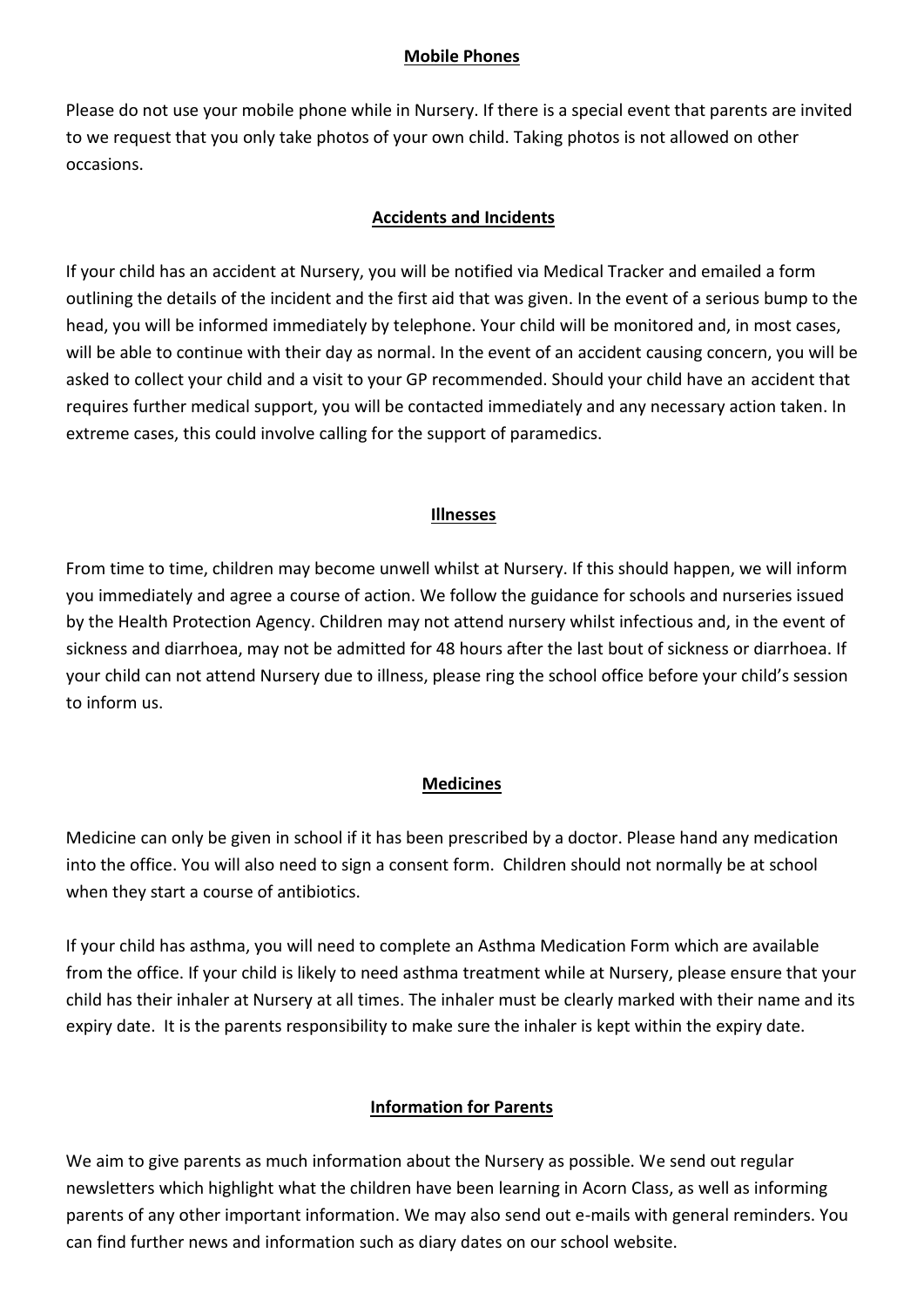Copies of our policies and procedures can be found on the school website. Alternatively, we will be happy to provide you with a hardcopy if required.

#### **Behaviour**

Rules are kept to a minimum and children are encouraged to behave in a way which will ensure the Nursery runs in a calm and controlled way. Each child is treated individually and problems are usually dealt with using the minimum amount of fuss. Children learn how to respect each other and the equipment in Nursery. If we have any concerns about your child's behaviour, we will talk to you and try and work together to help him/her.

#### **Special Educational Needs and Disability**

Working so closely with your child from a young age and from making detailed observations and assessments, we are well placed to observe a child who may need additional support in one or more areas. This may be delayed speech and language development, behaviour, emotional or physical needs. Any member of staff who has a concern regarding your child's development will raise this with Mrs Sugden who is our Special Educational Needs and Disabilities Co-ordinator (SENDCo), who will then discuss this with you. Between you, the SENDCo and your child's teacher, a course of action will be agreed. If following this course of action, it is felt it may be necessary to seek further advice and assistance from outside professionals, we will obtain your consent to do so. We work closely with other professionals such as Speech and Language Therapists and the Early Years Support Team to provide the appropriate support for these children. Please speak to the class teacher if you are concerned about an aspect of your child's development.

#### **Safeguarding Children**

Safeguarding the children in our care is of paramount importance to us. More detailed information can be found in our safeguarding children policies, procedures and guidelines. However, we would like to draw your attention to our responsibilities within this. All children have the right to grow up in a safe, secure and nurturing environment. They should feel comfortable that their individual needs will be met and not live in fear of harm or neglect. In the event that we have concerns regarding your child, we will act upon them. Any staff member who has a concern will raise it with the Designated Safeguarding Lead in school. Wherever possible, the concern will then be discussed with you. From this discussion, a decision will be made as to whether further action should be taken. Where it is decided further action is necessary, this may be to seek advice or make a referral to social services, the designated social worker or, if appropriate, the police. Confidentiality will be maintained as far as possible. However, the degree of confidentiality will be governed by the need to protect the child. All staff in the Nursery are aware of their responsibilities regarding safeguarding children and receive regular training in safeguarding